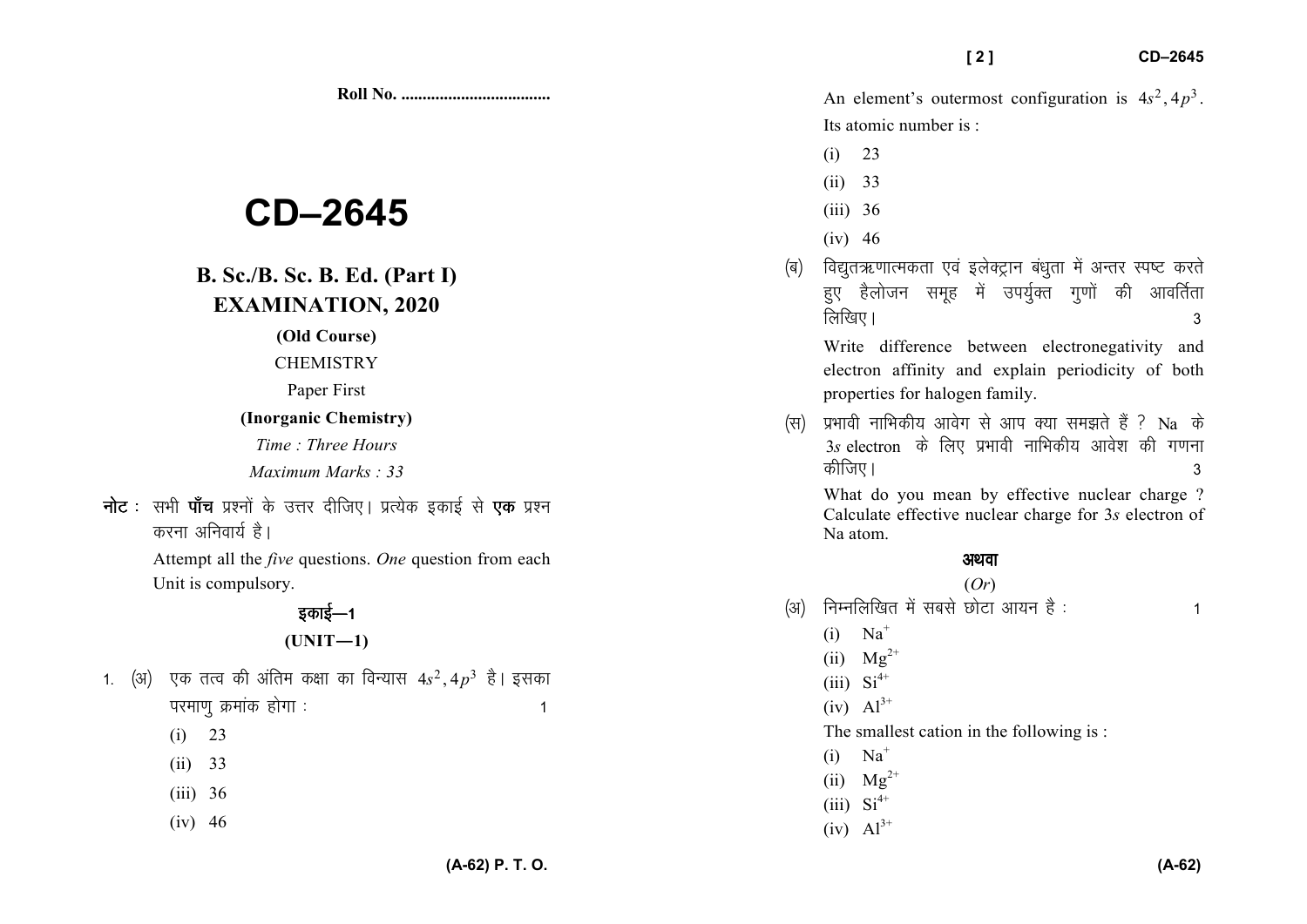|    |            | [3]                                                                                                                                                                                                                                                                                      | CD-2645 |                       | [4]                                                                                                                                                                                                                                                                                                           | CD-2645        |
|----|------------|------------------------------------------------------------------------------------------------------------------------------------------------------------------------------------------------------------------------------------------------------------------------------------------|---------|-----------------------|---------------------------------------------------------------------------------------------------------------------------------------------------------------------------------------------------------------------------------------------------------------------------------------------------------------|----------------|
|    | (ৰ)        | निम्नलिखित पर संक्षिप्त टिप्पणियाँ लिखिए:<br>परमाणु त्रिज्या की आवर्तिता<br>(i)                                                                                                                                                                                                          | 3       |                       | अथवा<br>(Or)                                                                                                                                                                                                                                                                                                  |                |
|    | (स)        | पाउलिंग स्केल<br>(ii)<br>Write short notes on the following:<br>Periodicity of atomic radius<br>(1)<br>Pauling scale<br>(ii)<br>डी ब्रोग्ली समीकरण की व्युत्पत्ति कीजिये व इसका महत्व<br>लिखिए।<br>Derive de Broglie's equation and write its<br>significance.<br>इकाई—2<br>$(UNIT-2)$   | 3       | (अ)                   | निम्नलिखित में किसकी ज्यामिति नियमित है ?<br>SF <sub>4</sub><br>(i)<br>$(ii)$ H <sub>2</sub> O<br>$(iii)$ NH <sub>3</sub><br>$(iv)$ SF <sub>6</sub><br>Which of the following has regular geometry?<br>SF <sub>4</sub><br>(i)<br>$(ii)$ H <sub>2</sub> O<br>$(iii)$ NH <sub>3</sub><br>$(iv)$ SF <sub>6</sub> | 1              |
| 2. | (अ)        | त्रिकोणीय समतलीय आकार का अणु है :<br>BF <sub>3</sub><br>(i)<br>CO <sub>2</sub><br>(i)<br>$(iii)$ H <sub>2</sub> O<br>$(iv)$ BeCl <sub>2</sub><br>Trigonal Planar molecule is :<br>BF <sub>3</sub><br>(1)<br>(ii) CO <sub>2</sub><br>$(iii)$ H <sub>2</sub> O<br>$(iv)$ BeCl <sub>2</sub> | -1      | (ब)<br>(स)            | निम्नलिखित अणु / आयन की संरचना समझाइए:<br>$H_3O^{\oplus}$<br>(i)<br>$(ii)$ ClF <sub>3</sub><br>Explain structure of the following atom or ion:<br>$H_3O^{\oplus}$<br>(i)<br>$ClF_3$<br>(ii)<br>LCAO आण्विक कक्षक सिद्धान्त का वर्णन कीजिए।<br>Explain LCAO atomic orbital theory.                             | 3<br>3         |
|    | (ৰ)<br>(स) | संयोजकता बंध सिद्धान्त की सीमाएँ लिखिए।<br>Write the limitations of valence bond theory.<br>ऑक्सीजन अणु के लिए आण्विक कक्षक ऊर्जा आरेख<br>बनाइए।<br>Draw molecular orbital energy diagram for oxygen<br>molecule.                                                                        | 3<br>3  | (अ)<br>3 <sub>1</sub> | इकाई—3<br>$(UNIT-3)$<br>निम्नलिखित में से किस यौगिक में हाइड्रोजन बंध है ?<br>$PH_3$<br>(i)<br>$H_2S$<br>(ii)<br>$(iii)$ HF<br>$(iv)$ SiH <sub>4</sub>                                                                                                                                                        | $\overline{1}$ |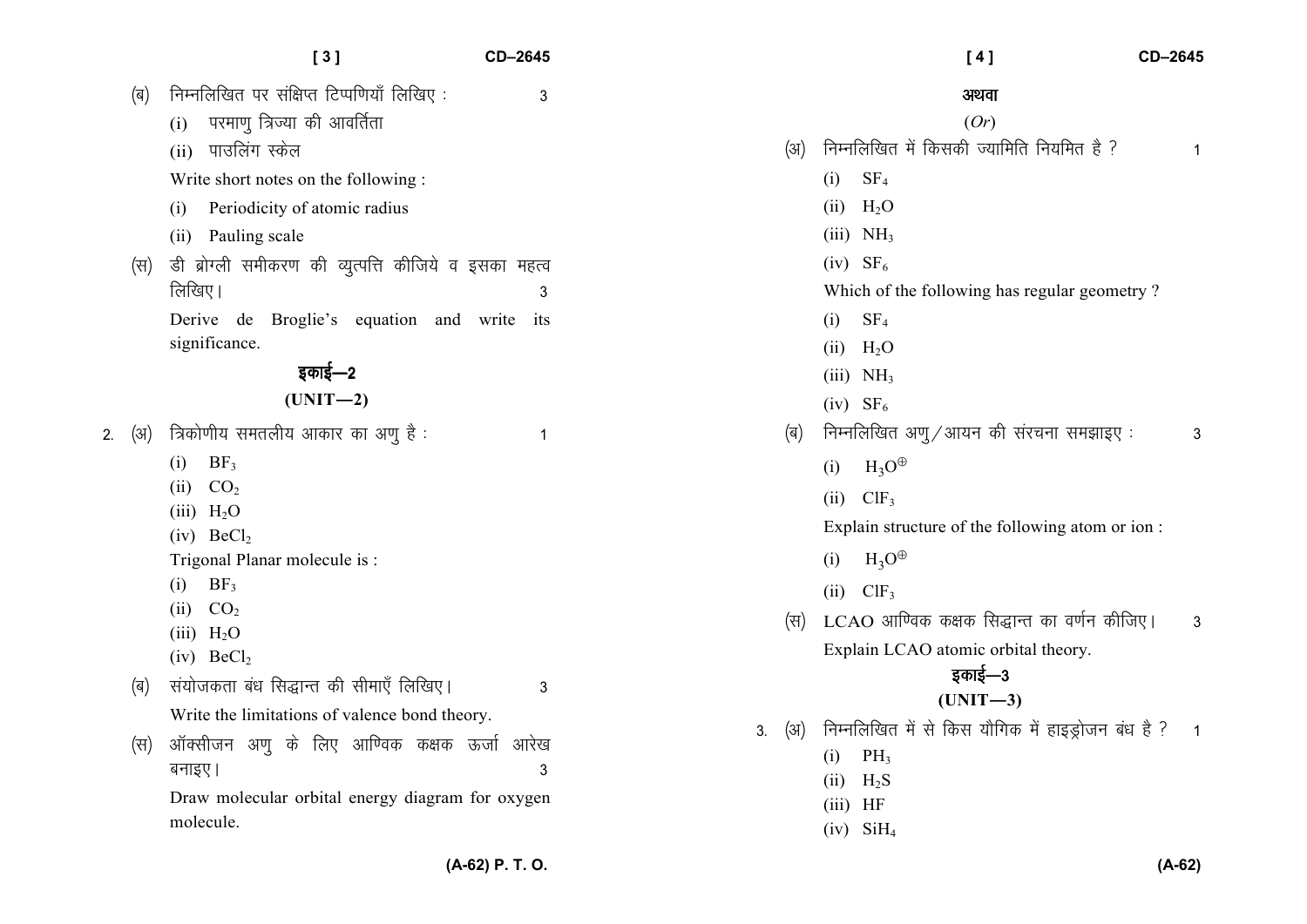|     |                                                       | In which molecule hydrogen bond is present?        |    |  |  |
|-----|-------------------------------------------------------|----------------------------------------------------|----|--|--|
|     | (i)                                                   | $PH_3$                                             |    |  |  |
|     |                                                       | $(ii)$ H <sub>2</sub> S                            |    |  |  |
|     | (iii)                                                 | HF                                                 |    |  |  |
|     |                                                       | $(iv)$ SiH <sub>4</sub>                            |    |  |  |
| (ब) |                                                       | NaCl की और्जिकी के परिकलन में बोर्न-हैबर चक्र      | का |  |  |
|     |                                                       | उपयोग समझाइए।                                      | 3  |  |  |
|     |                                                       | Explain use of Born-Haber cycle in the calculation |    |  |  |
|     |                                                       | of energetics of NaCl molecule.                    |    |  |  |
| (स) | निम्नलिखित पर संक्षिप्त टिप्पणियाँ लिखिए:             |                                                    |    |  |  |
|     | (i)                                                   | जिंक सल्फाइड की संरचना                             |    |  |  |
|     |                                                       | (ii) धातु आधिक्य दोष                               |    |  |  |
|     | Write short notes on the following:                   |                                                    |    |  |  |
|     | (i)                                                   | Structure of Zinc sulphide                         |    |  |  |
|     |                                                       | (ii) Metal excess defects                          |    |  |  |
|     |                                                       | अथवा                                               |    |  |  |
|     |                                                       | (Or)                                               |    |  |  |
| (अ) |                                                       | किस त्रुटि के कारण ठोस का घनत्व घट जाता है ?       | 1  |  |  |
|     |                                                       | (i) शॉट्की                                         |    |  |  |
|     |                                                       | (ii) फ्रेंकेल                                      |    |  |  |
|     |                                                       | (iii) धातु बहुलता                                  |    |  |  |
|     |                                                       | (iv) धातु न्यूनता                                  |    |  |  |
|     | Density of solid reduces due to the following defect: |                                                    |    |  |  |
|     | (i)                                                   | Schottky                                           |    |  |  |

- (ii) Frenkel
- (iii) Metal excess
- (iv) Metal deficiency

|                  | (ब)                                                  | निम्नलिखित को समझाइए :<br>3                                                    |  |  |  |  |
|------------------|------------------------------------------------------|--------------------------------------------------------------------------------|--|--|--|--|
|                  |                                                      | LiCl पानी में अविलेय है किन्तु कार्बनिक विलायकों<br>(i)<br>में विलेय है।       |  |  |  |  |
|                  |                                                      | CuCl का गलनांक NaCl के गलनांक से कम होता<br>(ii)<br>है, क्यों ?                |  |  |  |  |
|                  |                                                      | Explain the following:                                                         |  |  |  |  |
|                  |                                                      | LiCl is insoluble in water but soluble<br>(i)<br>in<br>organic solvents.       |  |  |  |  |
|                  |                                                      | Melting point of CuCl is lower than the<br>(ii)<br>melting point of NaCl, why? |  |  |  |  |
|                  | (स)                                                  | धातुओं में संयोजकता बंध सिद्धान्त समझाइए।<br>3                                 |  |  |  |  |
|                  |                                                      | Explain valence bond theory for metals.                                        |  |  |  |  |
|                  |                                                      | इकाई—4                                                                         |  |  |  |  |
|                  |                                                      | $(UNIT-4)$                                                                     |  |  |  |  |
| $\overline{4}$ . | (3)                                                  | सोडियम ज्वाला का रंग होता है:<br>1                                             |  |  |  |  |
|                  |                                                      | (i)<br>लाल                                                                     |  |  |  |  |
|                  |                                                      | (ii) बैंगनी                                                                    |  |  |  |  |
|                  |                                                      | (iii) पीला                                                                     |  |  |  |  |
|                  |                                                      | $(iv)$ गुलाबी                                                                  |  |  |  |  |
|                  |                                                      | Flame colour of sodium is:                                                     |  |  |  |  |
|                  |                                                      | (i)<br>Red                                                                     |  |  |  |  |
|                  |                                                      | (ii) Violet                                                                    |  |  |  |  |
|                  |                                                      | (iii) Yellow                                                                   |  |  |  |  |
|                  |                                                      | (iv) Pink                                                                      |  |  |  |  |
|                  | (ब)                                                  | क्षारीय व क्षारीय मृदा धातुओं का जैविकीय महत्व लिखिए।3                         |  |  |  |  |
|                  | Write biological significance of alkali and alkaline |                                                                                |  |  |  |  |

earth metals.